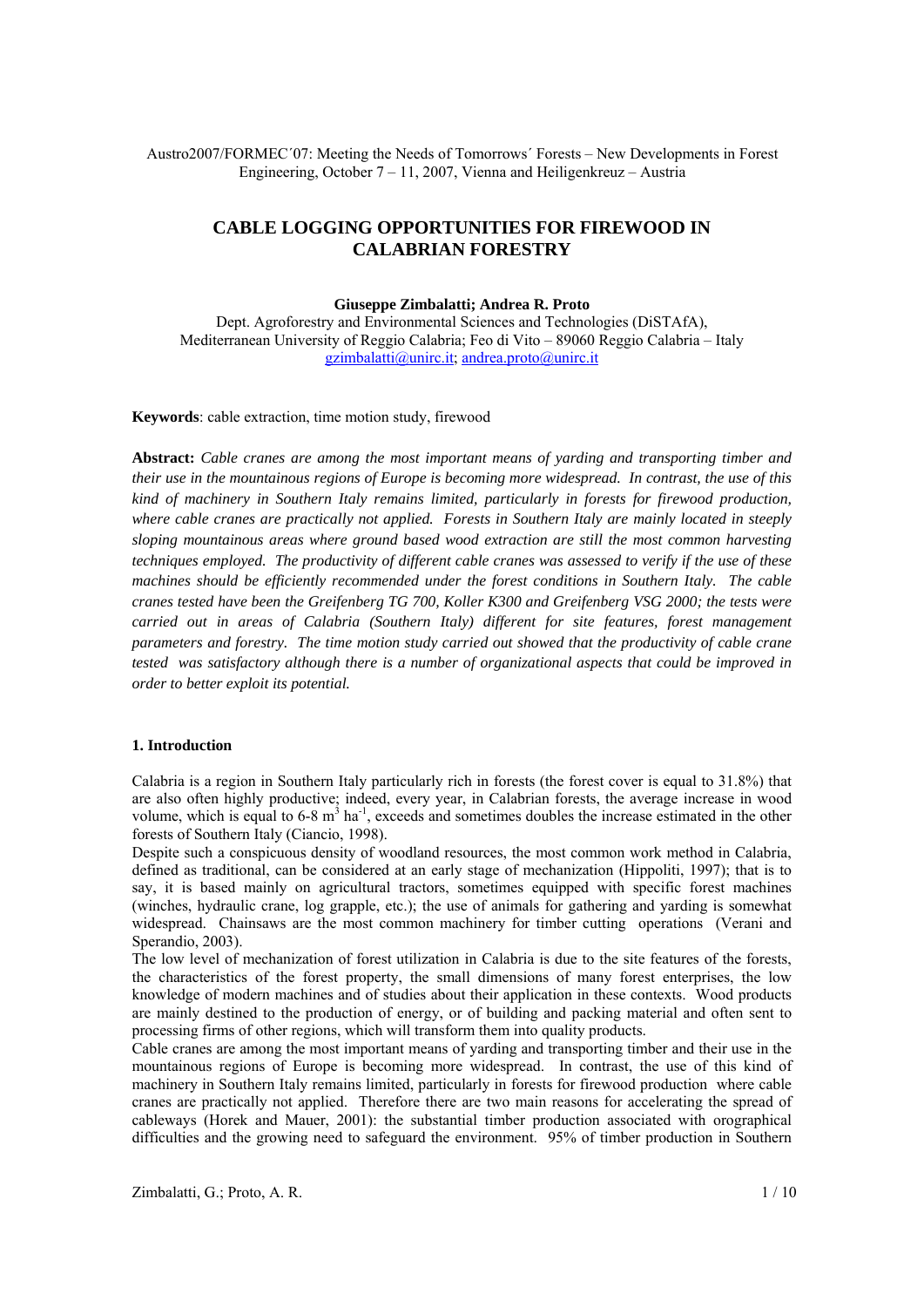Italy  $(2.3 \text{ million m}^3/\text{year})$ ;  $25\%$  of the total in Italy) comes from terrains classifiable as very steep slope (Tiernan et al., 2004); consequently many of these sites present limitations on the use of machines for ground based extraction. In such conditions there is no doubt that cableways represent one of the best methods from a technical and environmental point of view (Owende et al., 2001; Rieger, 2001; Visser and Stampfer, 1998).

This experimental research, carried out in Calabria, was focussed on the time motion study of cable cranes with mobile power station; it was intended to start a process of adaptation and diffusion of this skidding means in Southern Italy, just starting from a wood product, with a low commercial value, like firewood, whose production is very important in such a wide reference area.

#### **2. Methodology**

The experimentation was carried out in 3 different timber-yards, situated in three Calabrian provinces, by using 3 different models of single-span cable cranes with mobile power station. The times of the work phases were recorded separately for each timber-yard in two different test work sites, indicated with letters A and B and all having heterogeneous site features. As a result, all the data useful to describe timber-yards were collected in the 6 test work sites by acquiring the necessary silvicultural parameters about the concerned forests, the various altitudes, measured through a portable GPS, and the slopes, assessed with a SUUNTO clinometer.

In the first timber-yard, in the Sila Massif, where a Koller K 300 (Tables 1, 2) was used, the Short Wood System (S.W.S.) was applied; in fact, timber was arranged in piles composed of about 1 metre-long logs; the volume of the single skidded logs was estimated through the Huber formula:

 $V = D^2 \cdot \pi \cdot L/4$ 

where:

• 
$$
V = \text{Total tree volume (m}^3)
$$
;

- $D^2 = Mid$ -height diameter (m);
- $L =$ Length (m)

In the second timber-yard, in the Aspromonte Massif, the Greifenberg VSG 2000 cable crane was used (Tables 1, 3). The Full Tree System (F.T.S.) was adopted, which implies trimming and cutting at the timber-yard. In this case, the wood volume was determined through the Smalian formula:

$$
V=\,\frac{-\,S_b+S_s}{2}\,\,\cdot h
$$

where:

- $V = \text{Total tree volume } (m^3)$ ;
- $S_b$  = Surface calculated at the stem basis (m);
- $S_s$  = Surface calculated at the stem top (m);
- $h =$ Stem height (m)

In the third timber-yard, set in the Serre Vibonesi Massif, the Greifenberg TG 700 cable crane was used (Tables 1, 4). The Tree Length System, (T.L.S.) was adopted; the trimmed stems were cut at the timberyard. Also in this case the volume of the timber assortment was estimated through the Smalian formula. The following parameters were gathered from each work site:

- span and line features;
- working times:
- mounting and dismantling times.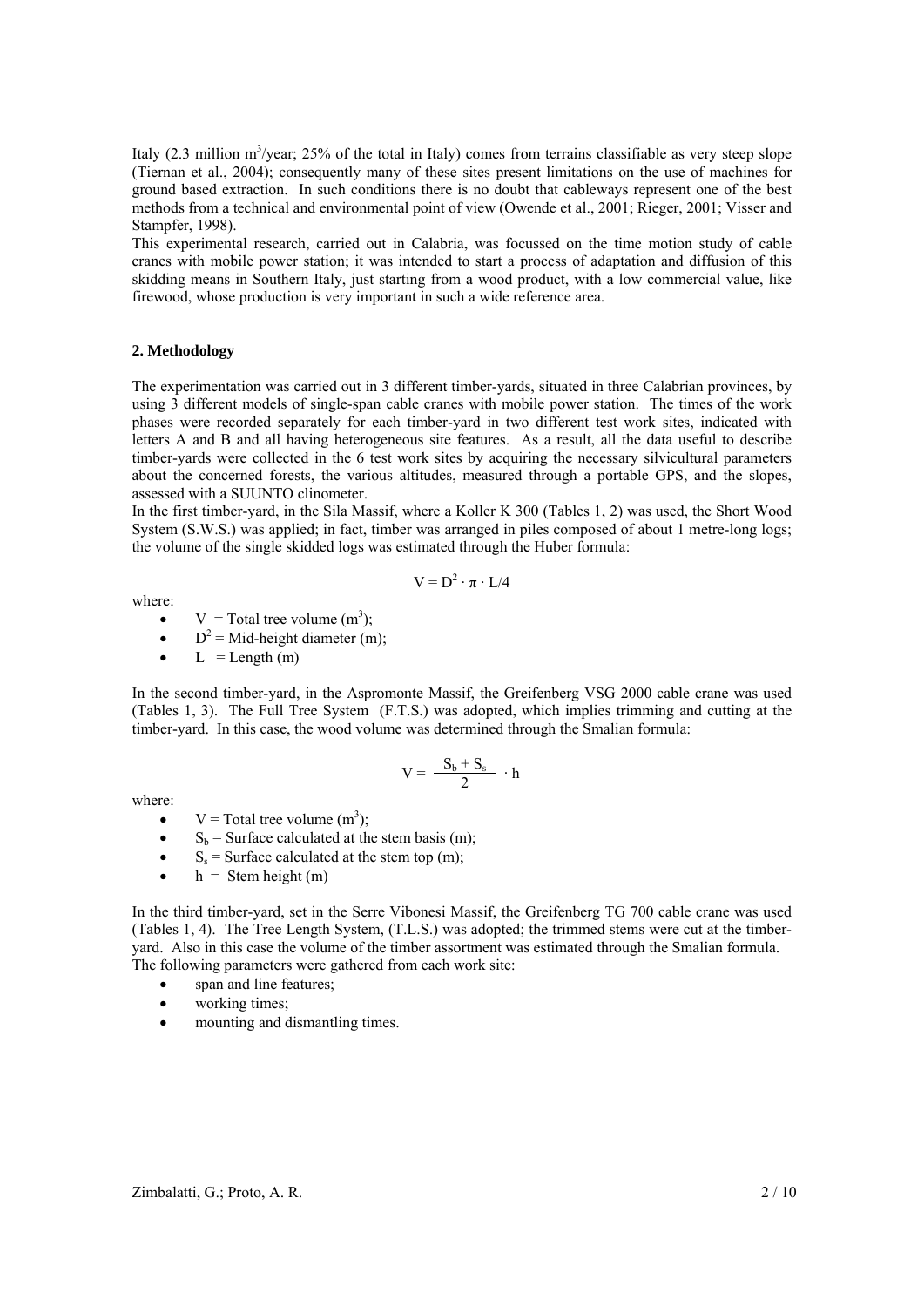The method of continuous measurement of time was employed using the methodology proposed by Berti et al. (1989) and in accordance with other similar research work (Ozturk et al. 2001; Rieger, 2001; Tunay and Melemez, 2001; Cavalli et al., 2004) in order to define the productivity. The time motion survey model was synthesized as follows.

The available work time ("T") of a machine is equal to the sum:

$$
T = TL + TP + TT
$$

where:

- $\bullet$  TL = Gross work time;
- $\bullet$  TP = Preparation time;
- $\bullet$  TT = Transfer time.

Gross time is given by:

where:

 $TN = Net$  work time, during which men and equipment are actively engaged in carrying out one of the operations to which the work is target-oriented;

 $TL = TN + TM$ 

• TM = Down time, during which men and equipment are present at work, but are not occupied (they are not carrying out phases of the operations).

Net work time is given by:

$$
TN = TNE + TNA
$$

where:

- TNE = Effective net work time, during which men and equipment are actively engaged and a productive phase of the operation is being carried out;
- TNA = Additional net work time, during which men and equipment are actively engaged at work, but not in carrying out a productive work phase (the time passing from one prepared tree to another, etc).

Analogously down time is equal to:

$$
TM = TMS + TMA + TMO + TMV
$$

where:

- $\bullet$  TMS = Subjective down time of the operator (cigarettes, rest, physiological needs, etc);
- TMA = Accidental down time, caused by machines (breakdowns, refuelling);
- $TMO = Organization down time;$
- $TMV = Miscellaneous down time (various unforeseen events).$

Then, the work capacity and productivity of the three tested cable cranes were determined on the basis of the recorded times.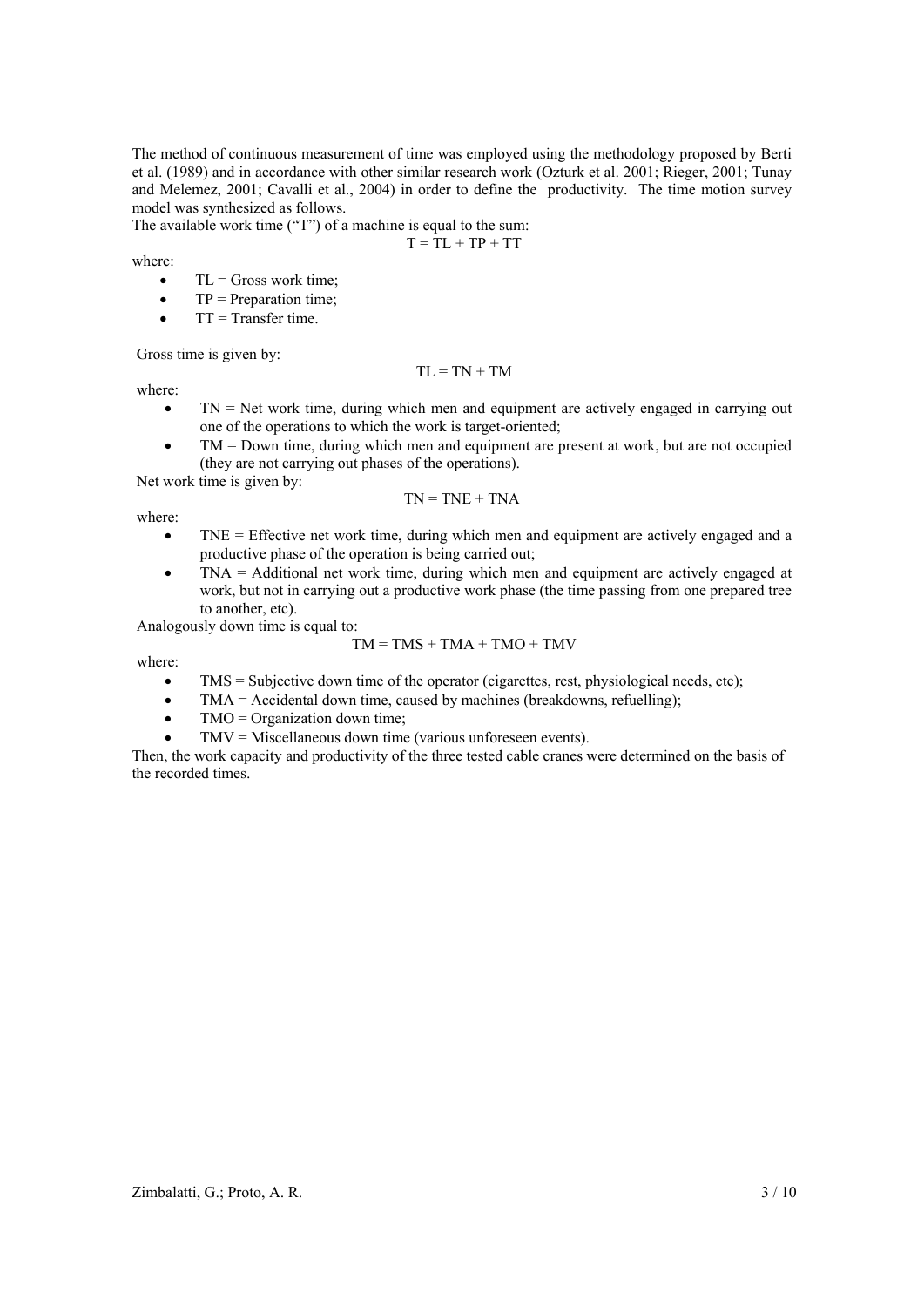| <b>Characteristics</b>                 | Koller<br>K 300 | Greifenberg<br><b>VSG 2000</b> | Greifenberg<br><b>TG 700</b> |  |
|----------------------------------------|-----------------|--------------------------------|------------------------------|--|
| Positioning                            | on lorry        | on lorry                       | on trailer                   |  |
| Tower                                  |                 |                                |                              |  |
| • Type                                 | Hinged          | Hinged                         | Hinged                       |  |
| $\bullet$ Height (m)                   | 7               | 9                              | 13                           |  |
| Guylines                               |                 |                                |                              |  |
| $\bullet$ number                       | 4               | 3                              | $\overline{4}$               |  |
| · diameter (mm)                        | 15              | 12                             | 12                           |  |
| $\bullet$ length (m)                   | 30              | 40                             | 40                           |  |
| Winch                                  |                 |                                |                              |  |
| • main line drum capacity (m)          | $400^*$         | 1200                           | 700                          |  |
| • main line pulling force (daN)        | 1800            | 2200                           | 2200                         |  |
| • skyline drum capacity $(m)$          | 390             | 1000                           | 700                          |  |
| • skyline cable tensioning force (daN) | 4500            | 5000                           | 5000                         |  |
| Engine                                 |                 |                                |                              |  |
| $\bullet$ type                         | <b>Diesel</b>   | <b>Diesel</b>                  | <b>Diesel</b>                |  |
| • power $(kW)$                         | 45              | 69                             | 84                           |  |
| Carriage                               |                 |                                |                              |  |
| $\bullet$ type                         | automatic       | automatic                      | automatic                    |  |
| • safety brake                         | present         | present                        | present                      |  |
| • loading capacity $(daN)$             | 1000            | 2000                           | 2000                         |  |

**Table 1: Technical characteristics of the cable crane** 

(\*) the forest entrepreneur placed a steel surrounding plate, 2 cm wide, along the flanges of the drum

to increase drum capacity.

#### **3. Results**

In the two Turkey oak (*Quercus cerris L.*) woods, different for both management and treatment, where the Koller K 300 was used, the operating field of the cable crane, that is the net hauling area, was about 2.16 ha in A and 0.34 ha in B. A 330 m geometric chord was traced in A and a 100 m one in B, the difference of level between the two extreme points of the line was 53 m in A and 29 m in B. In site A the bunching was 3.90 m and the extraction distance was 36 m. In contrast, in B the bunching was 3.10 m and the extraction distance was 15 m from the line (Table 2). The team of workmen of timber-yard A was composed of 4 units: the haulage engineman, two workers for yarding and a worker for timber unloading. On the contrary, in timber-yard B there were 5 workmen: the haulage engineman, two workers for yarding and two workers for timber unloading. The daily productivity, based on a 8-hour working day, was estimated as equal to 15  $m^3$  d<sup>-1</sup> in timber-yard A and 25.7  $m^3$  d<sup>-1</sup> in timber-yard B. A workman "works" an average of 3.76 m<sup>3</sup> a day in A and 5.12 m<sup>3</sup> in B, whereas the time necessary to skid a cubic metre of timber was equal to 0.52 hours in A and 0.31 hours in B (Table 5).

The Greifenberg VSG 2000 was used in two Holm oak woods (*Quercus ilex L.*), managed following a coppice system. In site A the bunching was 3.70 m and the maximum extraction distance was 50 m. In contrast, in timber-yard B the bunching was 3.30 m and the maximum extraction distance was 35 m from the line. The operating field of the cable crane was about 5 ha in A and 3.36 ha in B. The geometric chord was equal to 500 m in A and 480 m in B; the difference of level between the two extreme points of the line was 68 m in A and 79 m in B (Table 3). In both test work sites there were 3 workmen: the haulage engineman, a worker for yarding and a worker for timber unloading. In order to handle about 13 m<sup>3</sup> of timber a day in each test work site (A-B), 17 and 18 trips were made. During an hour, workmen skid about 5.34 m<sup>3</sup> in test work site A, almost 6 m<sup>3</sup> in B (Table 5).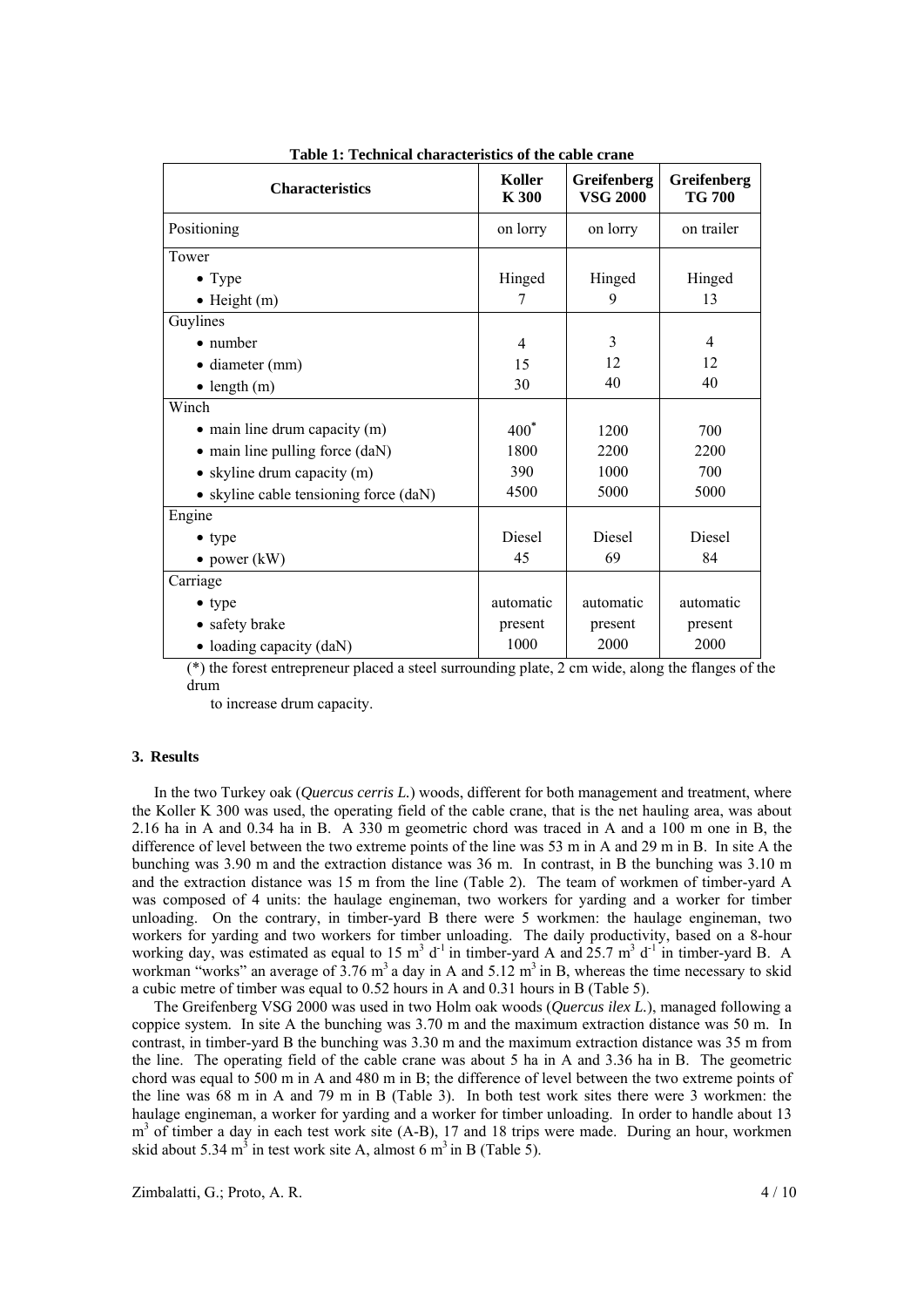The third timber-yard used a Beech wood (*Fagus sylvatica L.*), managed following a reserve cutting coppice system. The two test work sites, managed by three workmen, covered an area of 3.74 ha (A) and 3.2 ha (B). The geometric chord, traced by the Greifenberg TG 700, was equal to 340 m in A and 400 m in B; the difference of level between the two extreme points of the line was 50 m in A and 77 m in B. In site A the bunching was 2.85 m and the maximum extraction distance was 40 m from the line (Table 4). In both test work sites the highest work productivity was recorded, in comparison with the other two tested timber-yards, with an amount of skidded timber per worker of about  $0.90 \text{ m}^3$  (A) and  $0.78 \text{ m}^3$  (B). The time necessary to skid a cubic meter of timber was equal to 0.36 hours in A and 0,42 hours in B; 48 and 44 trips were respectively necessary to skid 21.76  $m^3$  in site A and 18.92  $m^3$  in site B (Table 5).

In table 6 and in figure 1 the time of the single phases, composing the skidding operation carried out with the tested cable cranes, are shown in detail.

|                                                              | Work site A           | <b>Work site B</b>         |
|--------------------------------------------------------------|-----------------------|----------------------------|
| Place                                                        | Campodimanna          | Diga Ampollino             |
| Municipality                                                 | S. Giovanni in Fiore  | S. Giovanni in Fiore       |
| Province – Area                                              | Cosenza – South Italy | Cosenza – South Italy      |
| Altitude (m a.s.l.)                                          | 820                   | 1280                       |
| Forest                                                       |                       |                            |
| • species                                                    | Turkey oak            | Turkey oak                 |
| • silvicultural system                                       | Coppice               | High forest                |
| • treatment                                                  | Standard cutting      | Clear-cutting with reserve |
| • age (years)                                                | 20                    | > 70                       |
| • density (trees $ha^{-1}$ )                                 | 822                   | 790                        |
| Average slope (%)                                            | 69                    | 67                         |
| Maximum slope (%)                                            | 73                    | 71                         |
| Logging area (ha)                                            | 2.16                  | 0.34                       |
| Max skidding distance (m)                                    | 36                    | 15                         |
| Yarding direction                                            | uphill                | uphill                     |
| Terrain unevenness                                           | highly                | average                    |
| Length of line $(m)$                                         | 330                   | 100                        |
| Difference in height between<br>the two ends of the line (m) | 53                    | 29                         |
| Sag(m)                                                       | 3.90                  | 3.10                       |

**Table 2: Test site characteristics Koller K300**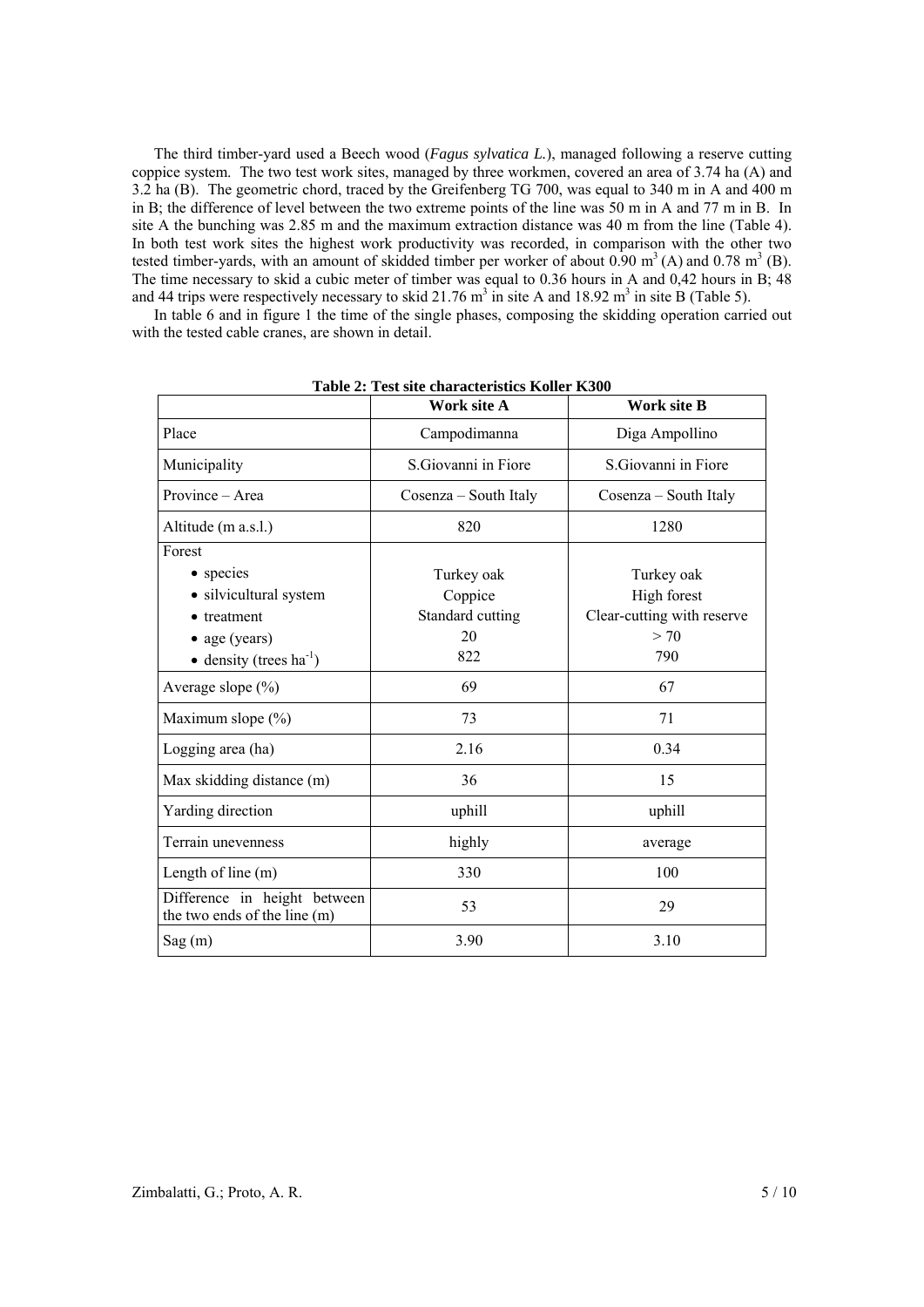|                                                              | Work site A                   | <b>Work site B</b>            |
|--------------------------------------------------------------|-------------------------------|-------------------------------|
| Place                                                        | Crasti                        | Limina                        |
| Municipality                                                 | Canolo                        | Canolo                        |
| Province - Area                                              | Reggio Calabria - South Italy | Reggio Calabria - South Italy |
| Altitude (m a.s.l.)                                          | 929                           | 978                           |
| Forest                                                       |                               |                               |
| • species                                                    | Holm oak                      | Holm oak                      |
| · silvicultural system                                       | Coppice                       | Coppice                       |
| • treatment                                                  | Clear-cutting with reserve    | Clear-cutting with reserve    |
| • age (years)                                                | 25                            | 20                            |
| $\bullet$ density (trees ha <sup>-1</sup> )                  | 775                           | 680                           |
| Average slope (%)                                            | 65                            | 71                            |
| Maximum slope (%)                                            | 71                            | 78                            |
| Logging area (ha)                                            | 5                             | 3.36                          |
| Max skidding distance (m)                                    | 50                            | 35                            |
| Yarding direction                                            | uphill                        | uphill                        |
| Terrain unevenness                                           | average                       | highly                        |
| Length of line (m)                                           | 500                           | 480                           |
| Difference in height between<br>the two ends of the line (m) | 68                            | 79                            |
| Sag(m)                                                       | 3.70                          | 3.30                          |

**Table 3: Test site characteristics Greifenberg VSG 2000**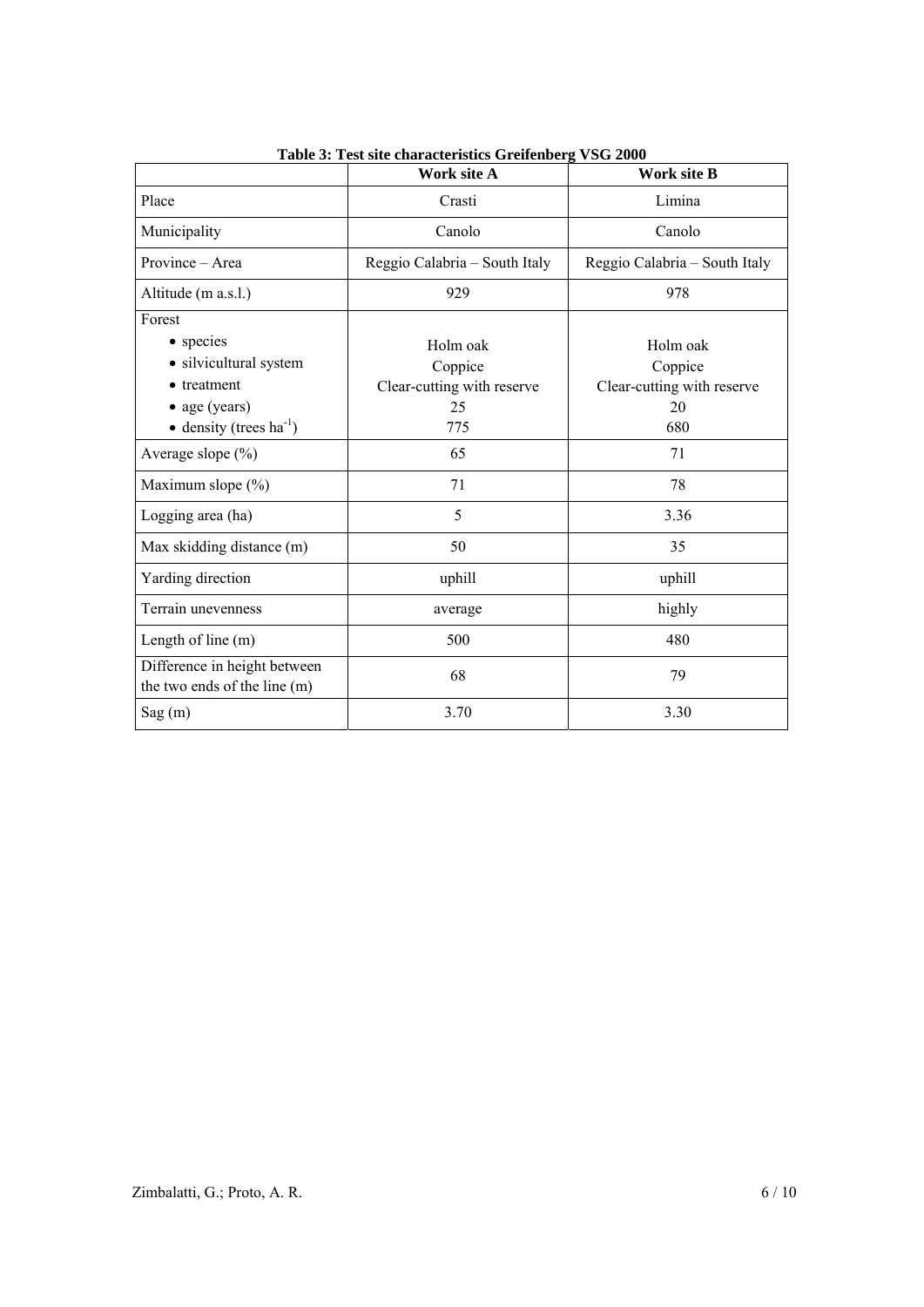|                                                              | Work site A                | <b>Work site B</b>         |
|--------------------------------------------------------------|----------------------------|----------------------------|
| Place                                                        | Buda                       | Fossa del lupo             |
| Municipality                                                 | Chiaravalle Centrale       | Chiaravalle Centrale       |
| Province - Area                                              | Catanzaro - South Italy    | Catanzaro - South Italy    |
| Altitude (m a.s.l.)                                          | 820                        | 800                        |
| Forest                                                       |                            |                            |
| • species                                                    | Beech                      | Beech                      |
| • silvicultural system                                       | Coppice                    | Coppice                    |
| • treatment                                                  | Clear-cutting with reserve | Clear-cutting with reserve |
| • age (years)                                                | 20                         | 20                         |
| • density (trees $ha^{-1}$ )                                 | 700                        | 740                        |
| Average slope $(\% )$                                        | 64                         | 71                         |
| Maximum slope (%)                                            | 70                         | 76                         |
| Logging area (ha)                                            | 3.74                       | 3.2                        |
| Max skidding distance (m)                                    | 55                         | 40                         |
| Yarding direction                                            | uphill                     | uphill                     |
| Terrain unevenness                                           | average                    | highly                     |
| Length of line $(m)$                                         | 340                        | 400                        |
| Difference in height between<br>the two ends of the line (m) | 50                         | 77                         |
| Sag(m)                                                       | 3                          | 2.85                       |

**Table 4: Test site characteristics Greifenberg TG 700**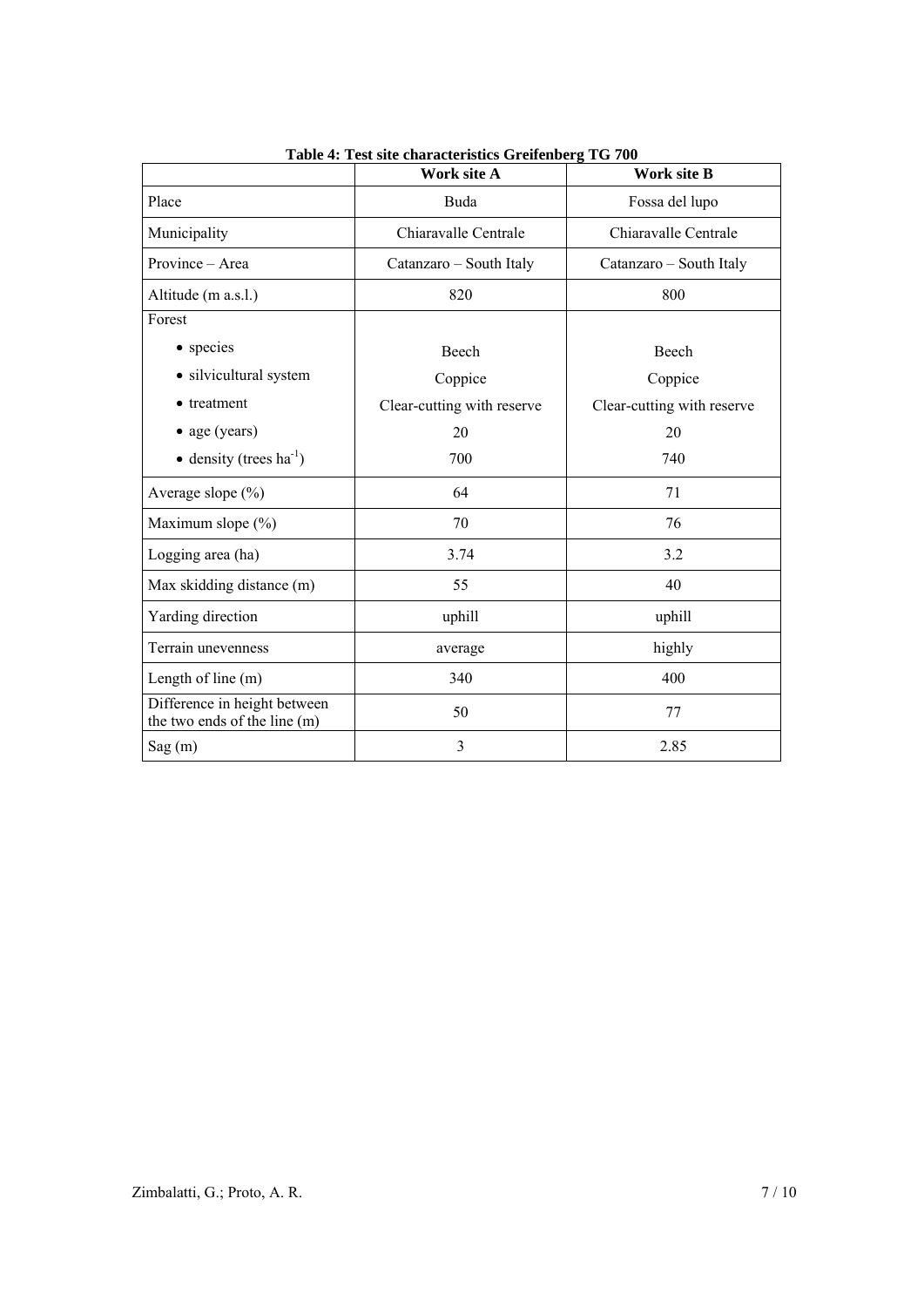|                                                                                                                      | Unit                                                |                                                     | Koller K 300                                       | Greifenberg<br><b>VSG 2000</b>                      |                                                     | Greifenberg<br><b>TG 700</b>                        |                                                     |
|----------------------------------------------------------------------------------------------------------------------|-----------------------------------------------------|-----------------------------------------------------|----------------------------------------------------|-----------------------------------------------------|-----------------------------------------------------|-----------------------------------------------------|-----------------------------------------------------|
|                                                                                                                      |                                                     | Work<br>site A                                      | Work<br>site B                                     | Work<br>site A                                      | Work<br>site B                                      | Work<br>site A                                      | Work<br>site B                                      |
| Carriage<br>• Yarding cicle<br>• Load volume<br>• Total time for one yarding<br>cycle                                | $n. d^{-1}$<br>m <sup>3</sup><br>min.               | 27<br>0.75<br>9.63                                  | 37<br>0.54<br>3.57                                 | 17<br>0.79<br>19.20                                 | 18<br>0.69<br>10.71                                 | 48<br>0.45<br>7.48                                  | 44<br>0.43<br>8.01                                  |
| Productivity<br>$\bullet$ Daily<br>$\bullet$ Hourly                                                                  | $m^3$ d <sup>-1</sup><br>$m^3$ h <sup>-1</sup>      | 15.03<br>1.87                                       | 25.67<br>3.20                                      | 13.55<br>1.69                                       | 12.30<br>1.53                                       | 21.76<br>2.72                                       | 18.92<br>2.36                                       |
| Manpower<br>• Operators<br>• Work capacity<br>• Productivity                                                         | n.<br>$m^3$ h <sup>-1</sup> - man<br>h-man $m^{-3}$ | $\overline{4}$<br>0.47<br>2.13                      | 5<br>0.64<br>1.56                                  | 3<br>0.56<br>1.78                                   | 3<br>0.51<br>1.96                                   | 3<br>0.90<br>1.11                                   | $\overline{3}$<br>0.78<br>1.28                      |
| Work time<br>• Transfer time<br>• Mounting time<br>$\bullet$ Net time<br>• Delay time<br>· Dismantling time<br>Total | $\mathbf h$                                         | 0.833<br>2.006<br>4.418<br>2.856<br>0.533<br>10.645 | 0.749<br>1.367<br>2.199<br>1.500<br>0.333<br>6.148 | 0.250<br>6.997<br>5.437<br>2.560<br>4.998<br>20.242 | 0.250<br>5.997<br>3.211<br>4.785<br>3.998<br>18.241 | 0.499<br>5.172<br>5.981<br>2.015<br>1.582<br>15.249 | 0.416<br>5.352<br>5.861<br>2.136<br>1.721<br>15.486 |
| Unit time                                                                                                            | $h m-3$                                             | 0.52                                                | 0.31                                               | 0.59                                                | 0.65                                                | 0.36                                                | 0.42                                                |

**Table 5: Daily operative results of the work sites examined** 

| Table 0. WOTK analysis in with the (Thin) |              |             |                                |                |                              |                |  |
|-------------------------------------------|--------------|-------------|--------------------------------|----------------|------------------------------|----------------|--|
|                                           | Koller K 300 |             | Greifenberg<br><b>VSG 2000</b> |                | Greifenberg<br><b>TG 700</b> |                |  |
|                                           | Work site A  | Work site B | Work site<br>A                 | Work site<br>В | Work site<br>A               | Work site<br>B |  |
| Crab descent                              | 2.96         | 0.65        | 3.46                           | 1.42           | 0.88                         | 0.94           |  |
| Hook descent                              | 0.64         | 0.36        | 1.33                           | 0.66           | 0.62                         | 0.73           |  |
| Extraction                                | 1.05         | 0.64        | 10.88                          | 6.52           | 3.67                         | 3.81           |  |
| Skidding                                  | 4.09         | 1.27        | 2.55                           | 1.42           | 1.48                         | 1.62           |  |
| Crab unloading                            | 0.89         | 0.65        | 0.98                           | 0.69           | 0.83                         | 0.91           |  |
| Total (min)                               | 9.63         | 3.57        | 19.2                           | 10.71          | 7.48                         | 8.01           |  |

## **Table 6: Work analysis in total time (min)**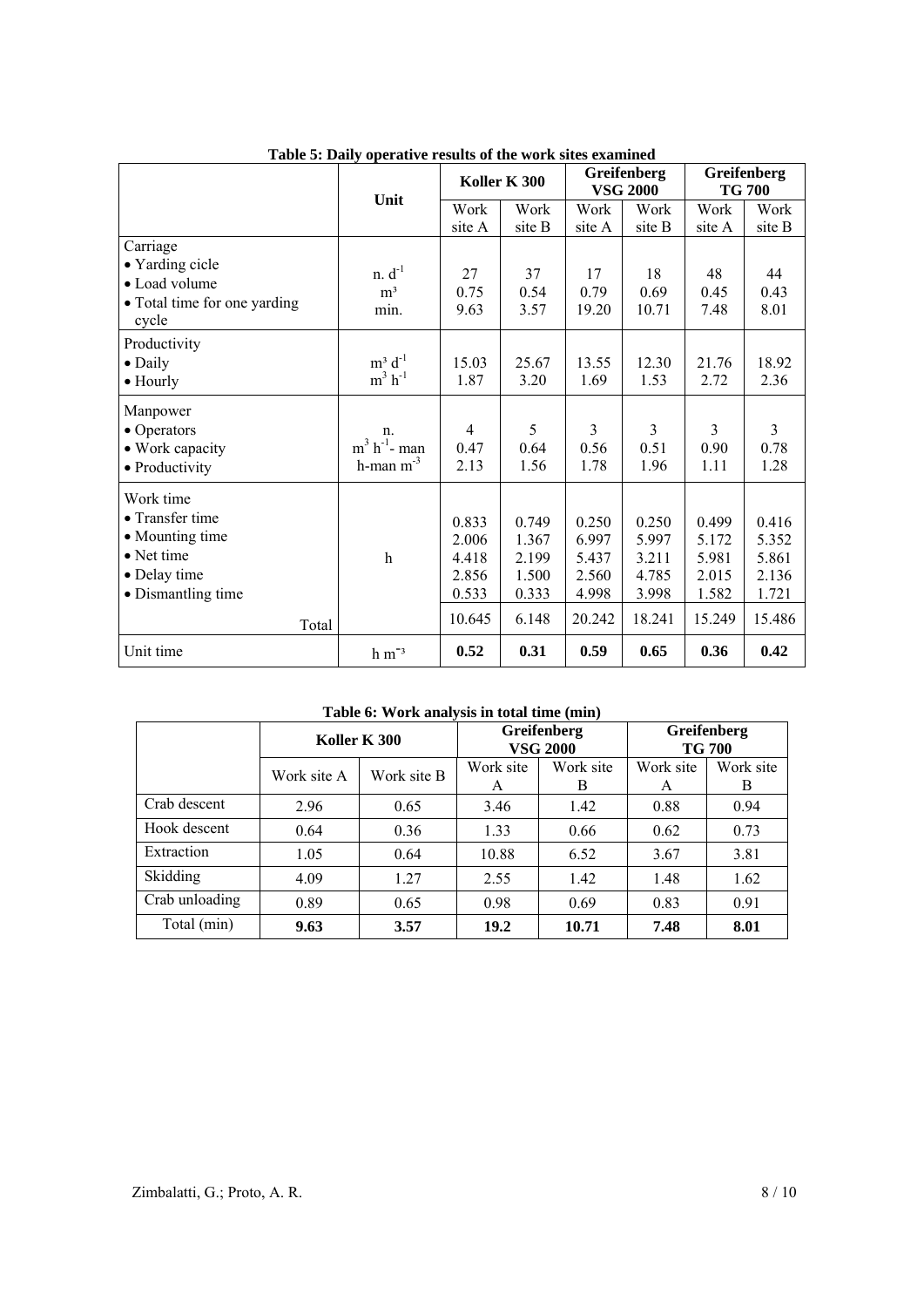

**Figure 1: Work analysis in total time** 

## **4. Conclusion**

From the comparative study of the six line trends, we can see that, although with different trends in the six different areas, productivity decreases with increase of bunching and extraction distance. A comparison of results of the present initial study with similar ones, mainly relating to the same machine, reveals related levels of work productivity; the same performance was also observed when work time did not take into consideration line assembly and dismantling times (Hippoliti and Piegai, 2000; Ozturk et al. 2001; Tunay and Melemez, 2001).

Therefore the three cable cranes tested in Calabria guaranteed highly satisfactory working results, although a number of organizational aspects could be improved in order to better exploit its potential. A further evaluation of efficiency in organizational and economic terms revealed for Koller K300 a hauled volume of  $0.62 \text{ m}^3 \text{ m}^{-1}$  of field length of cable crane line in A and  $0.58 \text{ m}^3/\text{m}$  in B; for Greifenberg VSG 2000 revealed a hauled volume of  $0.85 \text{ m}^3 \text{ m}^{-1}$  of field length of cable crane line in A and  $0.68 \text{ m}^3 \text{ m}^{-1}$  in B. As regards the Greifenberg TG 700, the result was a hauled volume of 0.64  $m<sup>3</sup> m<sup>-1</sup>$  of field length of cable crane line in A and  $0.55 \text{ m}^3 \text{ m}^{-1}$  in B. In all cases the data obtained were, therefore, higher than the  $0.5$  m<sup>3</sup> m<sup>-1</sup> value indicated as the minimum necessary for economic logging with traditional cableway and than  $0.2 \text{ m}^3 \text{ m}^{-1}$  indicated as the minimum necessary for economic logging with cable crane (Fabiano and Marchi, 2001).

Increased recourse to cable cranes would represent a valid solution to the numerous areas in which the price of stumpage is reduced or even negative. Moreover, the need of a higher productivity of the timberyards can encourage the introduction of such machines, even with the involvement of third parties to overcome purchasing and management costs like in other skidding systems and means (processor, forwarder, skidder).

*The authors participated equally in all the phases of the present work.*